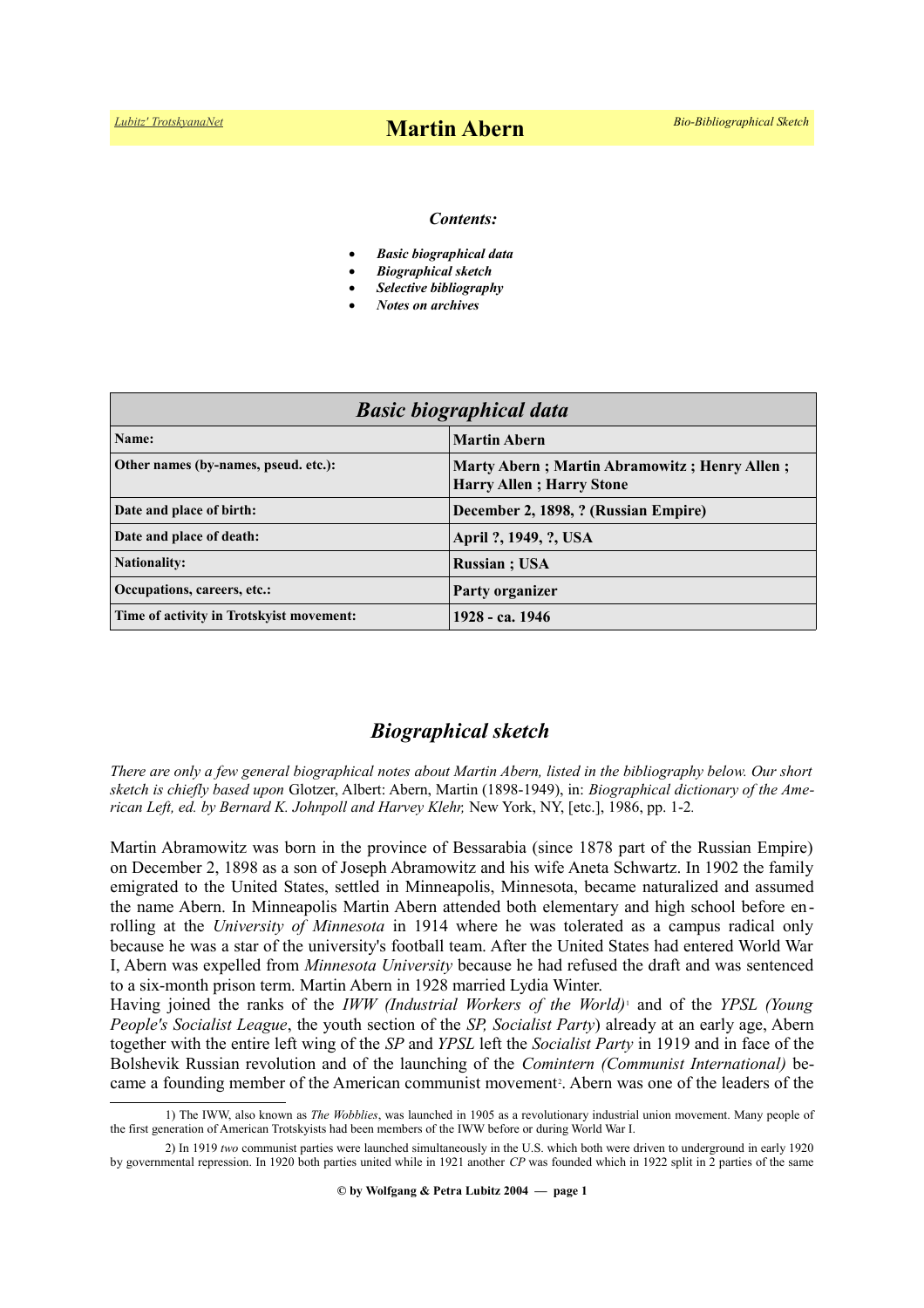*CPUSA's* youth group and as the leader of the youth delegation from the U.S. attended the 2nd congress of the *Communist Youth International* which was held in Moscow in 1922 in connection with the 4th world congress of the *Comintern* where Abern as a delegate represented the half-legal American *CP*. He served as secretary and party organizer in Minnesota in 1920-1921 before going to Chicago, Illinois, serving there as national secretary of the *YWL (Young Workers League)*, the youth branch of the *CP*, closely co-operating with young Max [Shachtman.](https://www.trotskyana.net/Trotskyists/Bio-Bibliographies/bio-bibl_shachtman.pdf) In 1922 Abern became a member of the *Central Executive Committee* of the *CPUSA* and soon sided with James P. [Cannon](https://www.trotskyana.net/Trotskyists/Bio-Bibliographies/bio-bibl_cannon.pdf) in the latter's factional controversies with the party majority led by William Zebulon [Foster.](https://en.wikipedia.org/wiki/William_Z._Foster) Abern also served as assistant national secretary of the *ILD (International Labor Defense)*, a communist-led mass, or, front organization, taking active part in the defence work for [Sacco and Vanzetti.](https://en.wikipedia.org/wiki/Sacco_and_Vanzetti)

Shortly after the expulsion of the Trotskyist and Zinovievist left opposition from the *CPSU (Communist Party of the Soviet Union)* and the cleansing of the leading bodies of the *Comintern* from their adherents, the American left oppositionists were excluded from the *CPUSA* in the autumn of 1928. At that time the American left (Trotskyist) opposition officially called itself *Opposition Group in the Workers (Communist) Party of America*, led by James P. Cannon, Martin Abern and Max Shachtman.

Shortly after their expulsion from the *CP* they launched the weekly paper *The Militant,* the first issue of which appeared on November 15, 1928. The American (and Canadian) adherents of the *ILO (International Left Opposition)* led by Leon Trotsky gathered around *The Militant*; Abern belonged to *The Militant's* editorial board as did Shachtman and Cannon, too; some weeks later they were joined by the talented union organizer Arne Swabeck and by Maurice Spector, who had been expelled as a Trotskyist from the Canadian *CP*.

In May 1929 at a convention held at Chicago, these men – together with their followers and supporters – founded the *CLA (Communist League of America)* which became the American section of the *International Left Opposition*. From the very beginning of *CLA,* Abern was a member of its *National* and *Political Committee,* the leading bodies of this party.

When in 1934 the CLA fused with Abraham J. [Muste's](https://en.wikipedia.org/wiki/A._J._Muste) *AWP (American Workers' Party)* to form the *Workers' Party,* Abern belonged to the leadership of this new party, too, which eventually dissolved in 1936 when under the slogan of entryism the majority of the American Trotskyists individually joined the ranks of Norman [Thomas'](https://en.wikipedia.org/wiki/Norman_Thomas) *Socialist Party (SP)*, from which, however, they were expelled already in the summer of the following year.

On January 1, 1938 Abern belonged to the founding members of the *SWP (Socialist Workers Party)* whichbecame the U.S. section<sup>3</sup> of Trotsky's *Fourth International* after it was formally launched in September 1938. Together with the other just-mentioned founding fathers of American Trotskyism as well as with some other outstanding activists of the left oppositional current of the American worker's and trade union movement, Abern was elected a member of the *National Committee of the SWP* and served on its *Political Committee*, too.

However, within less than two years after the *SWP* had been constituted, serious differences about some fundamental political questions arose – particularly about the question of the class character of the USSR – in face of the Hitler-Stalin-pact and the unfolding World War II. The main antagonists in these factional struggles and theoretical debates were James P. Cannon on the one, and Max Shachtman, James [Burnham](https://en.wikipedia.org/wiki/James_Burnham) and Martin Abern on the other side. In 1940 these three *SWP* leaders left the party together with a considerable part of its membership and with the majority of the party youth, forming a new *Workers' Party*<sup>[4](#page-1-1)</sup> which some nine years later should be renamed *Independent Socialist* 

name, *Communist Party of America*. Both underground *CP*s set up legal, open parties: *Workers' Party of America* and *United Toilers of America*. In 1923 the American communists emerged from underground joining forces with the (legal) *Workers' Party of America* which in 1925 was renamed *Workers' (Communist) Party of America* before in 1926 changing its name again: *Communist Party of the United States of America (CPUSA)*. We are using this initialism (CPUSA) passim.

<span id="page-1-1"></span><span id="page-1-0"></span><sup>3)</sup> Until (official) affiliation was prohibited under the Smith Act in 1940.

<sup>4)</sup> Also known as *Workers' Party III (WP III)* in order not to confuse with the *WP* launched in 1934 or with the *CP* which for a certain span of time also had been called *Workers' Party (of America)*. James Burnham divorced from Shachtman and Abern already in 1940 and shifted rapidly to the right. Shachtman successively took reformist positions and his *WP* eventually dissolved into the *Socialist Party* in 1958.